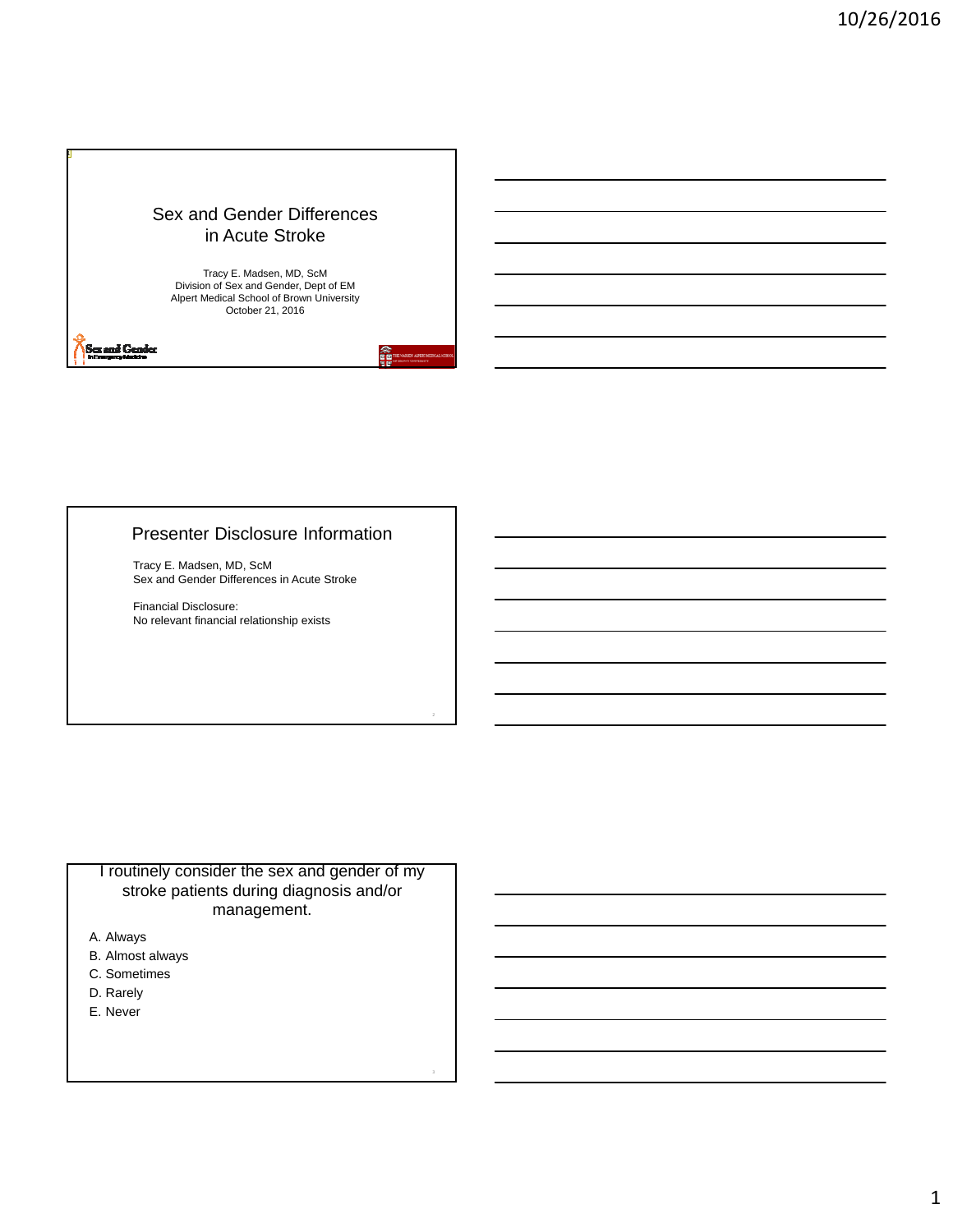**Slide 1**

**1** Objectives for talk: 1 why should you care- ems, neuro, EM, nursing imapct on epidemiology imapct on outcomes impact on treatment RFs- Dm, Htn what can you do?- changes in prevention? advocacy for women being discharged? Tracy Madsen, 9/15/2016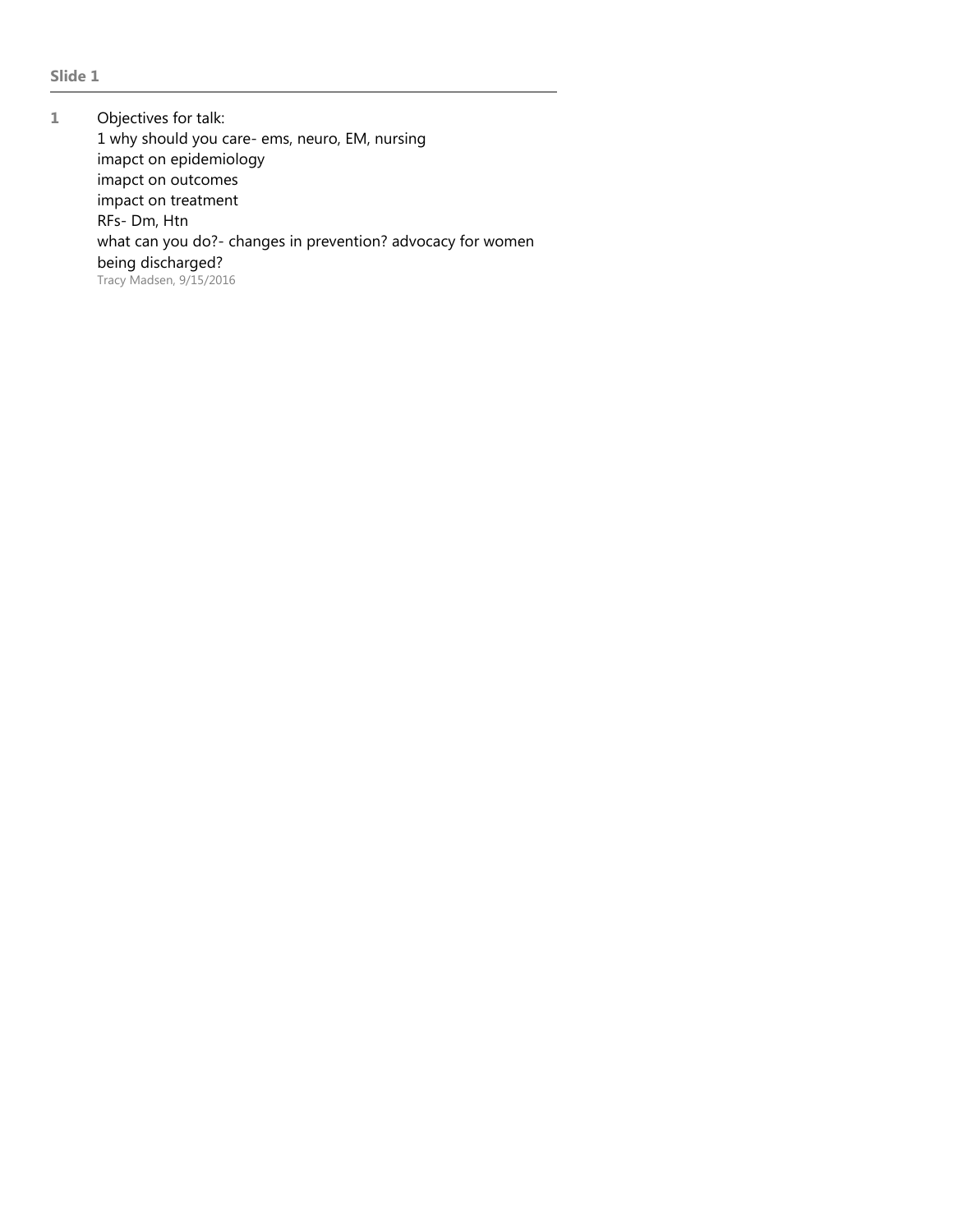<u> 1989 - Johann Barbara, martxa a</u>

<u> 1989 - Johann Barbara, martxa amerikan per</u>





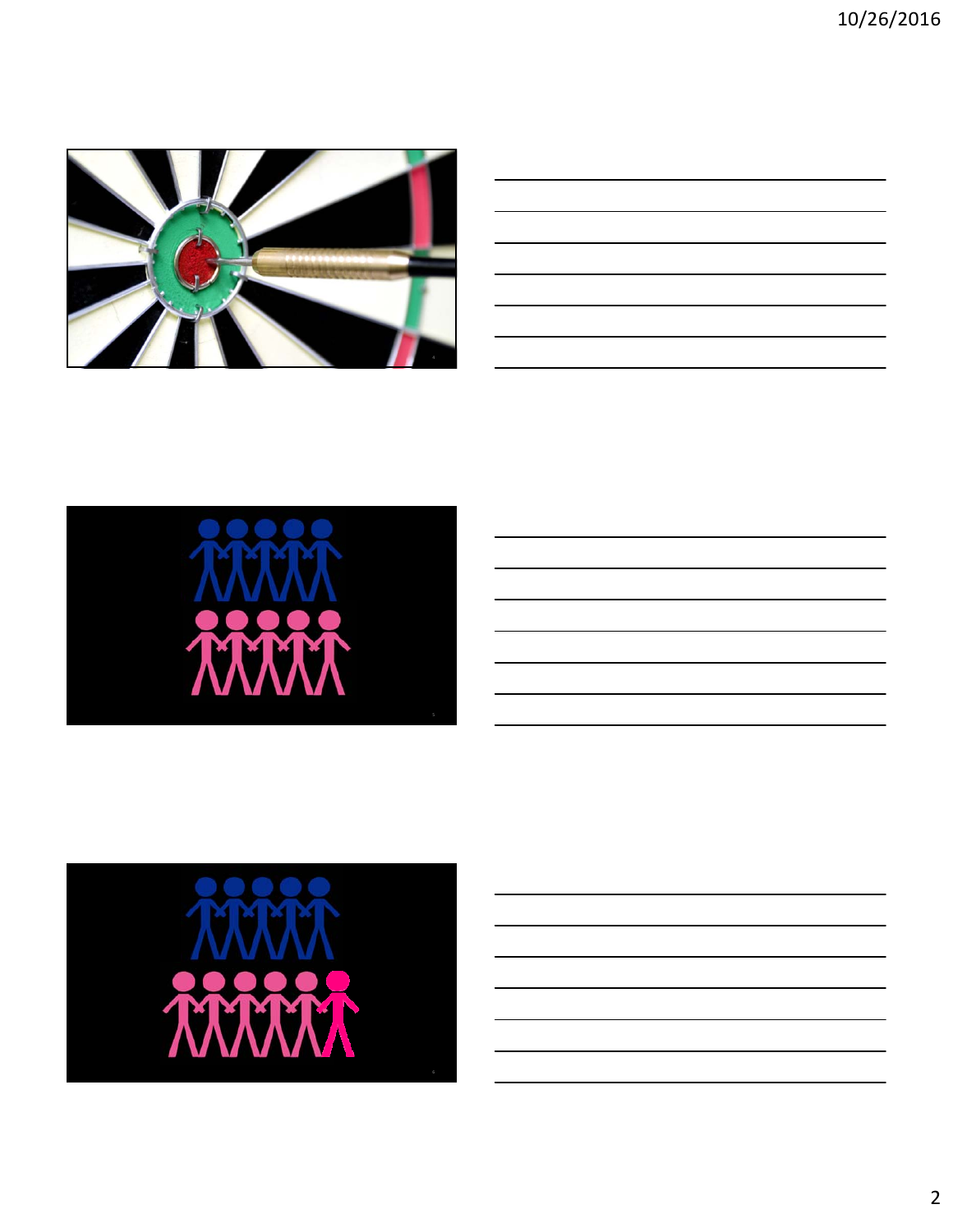





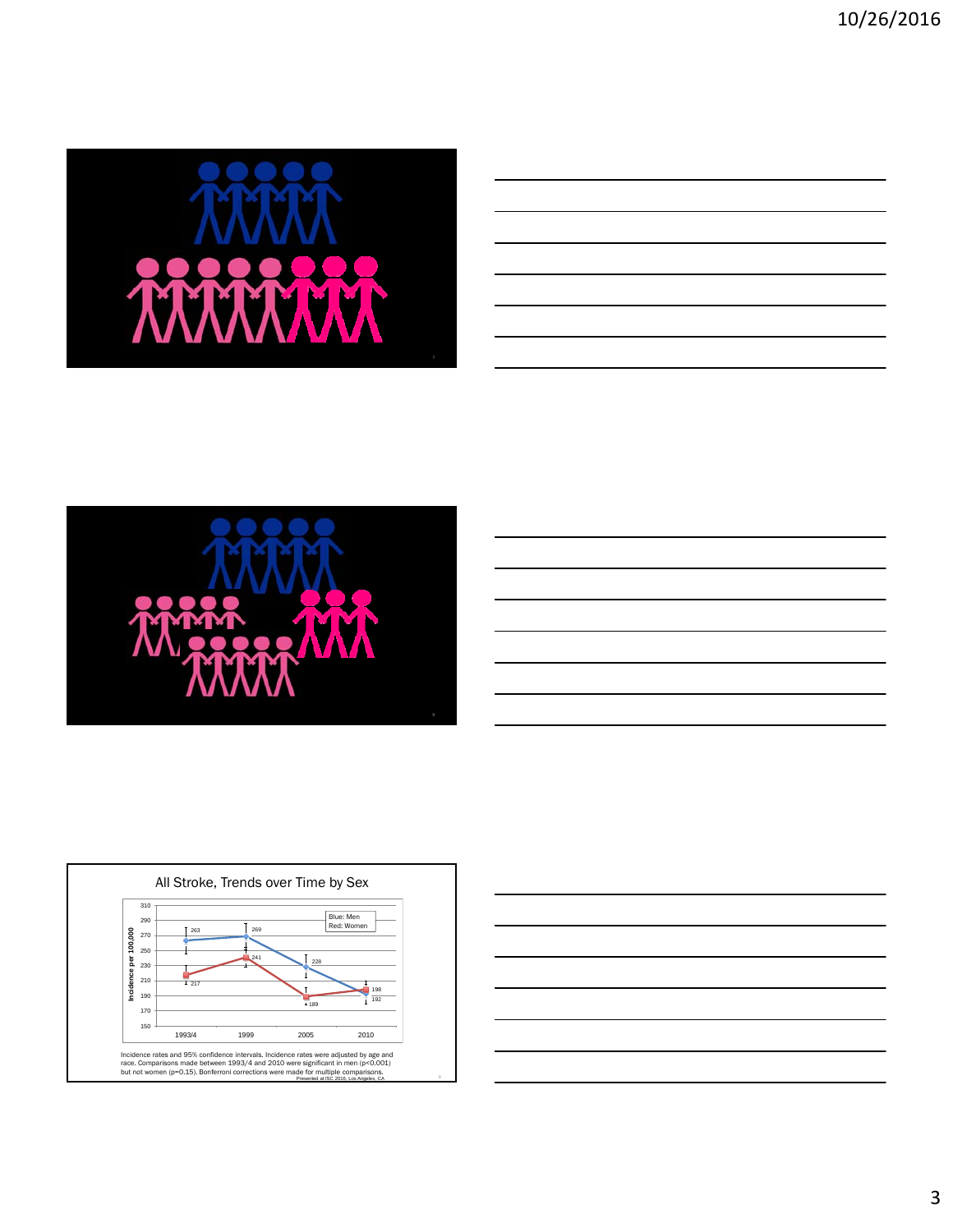







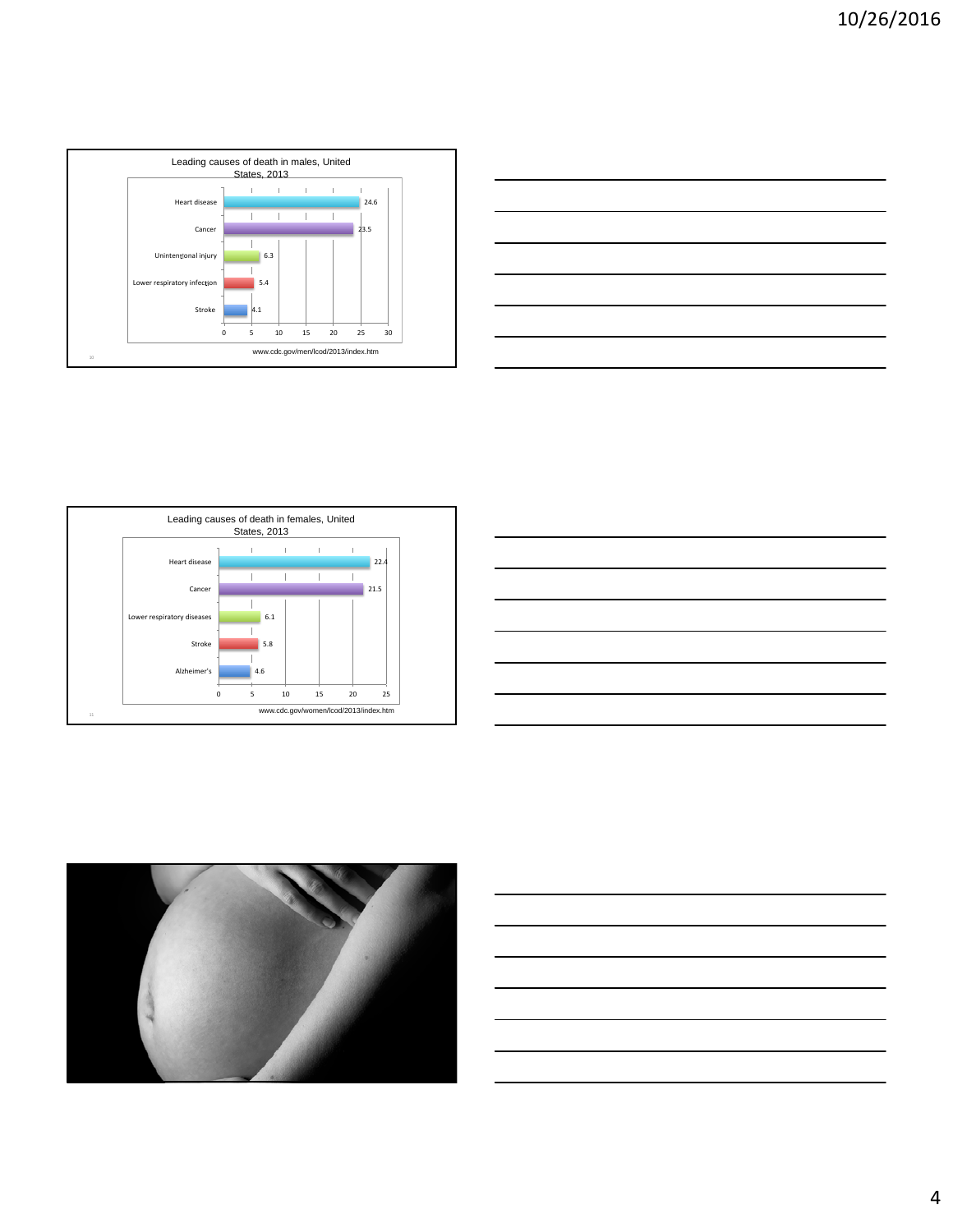

| <u> 1989 - Andrea Stadt Britain, amerikansk politik (</u> |  | $\overline{\phantom{a}}$ . The contract of $\overline{\phantom{a}}$ |  |
|-----------------------------------------------------------|--|---------------------------------------------------------------------|--|
|                                                           |  |                                                                     |  |
|                                                           |  |                                                                     |  |
|                                                           |  |                                                                     |  |
|                                                           |  |                                                                     |  |





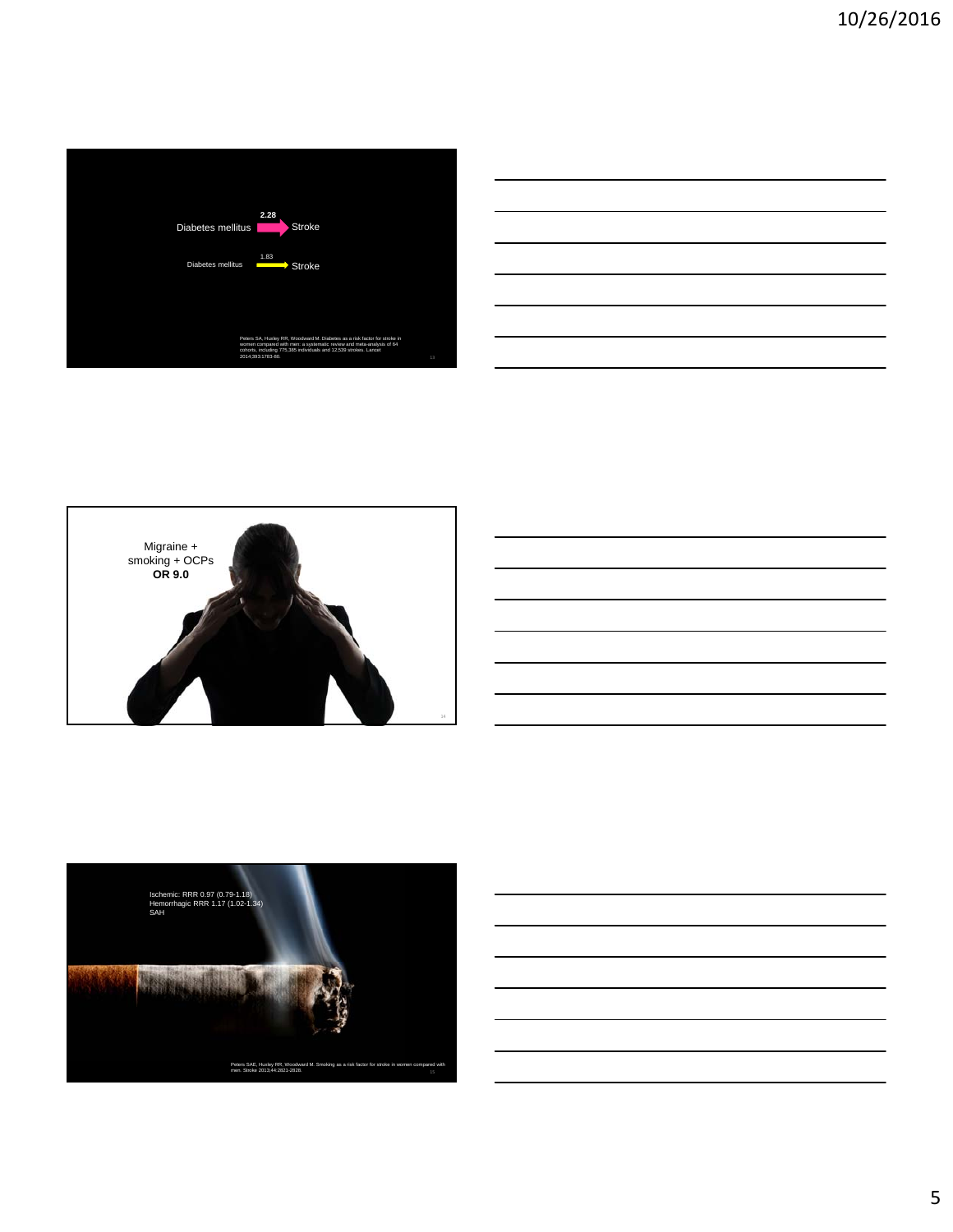









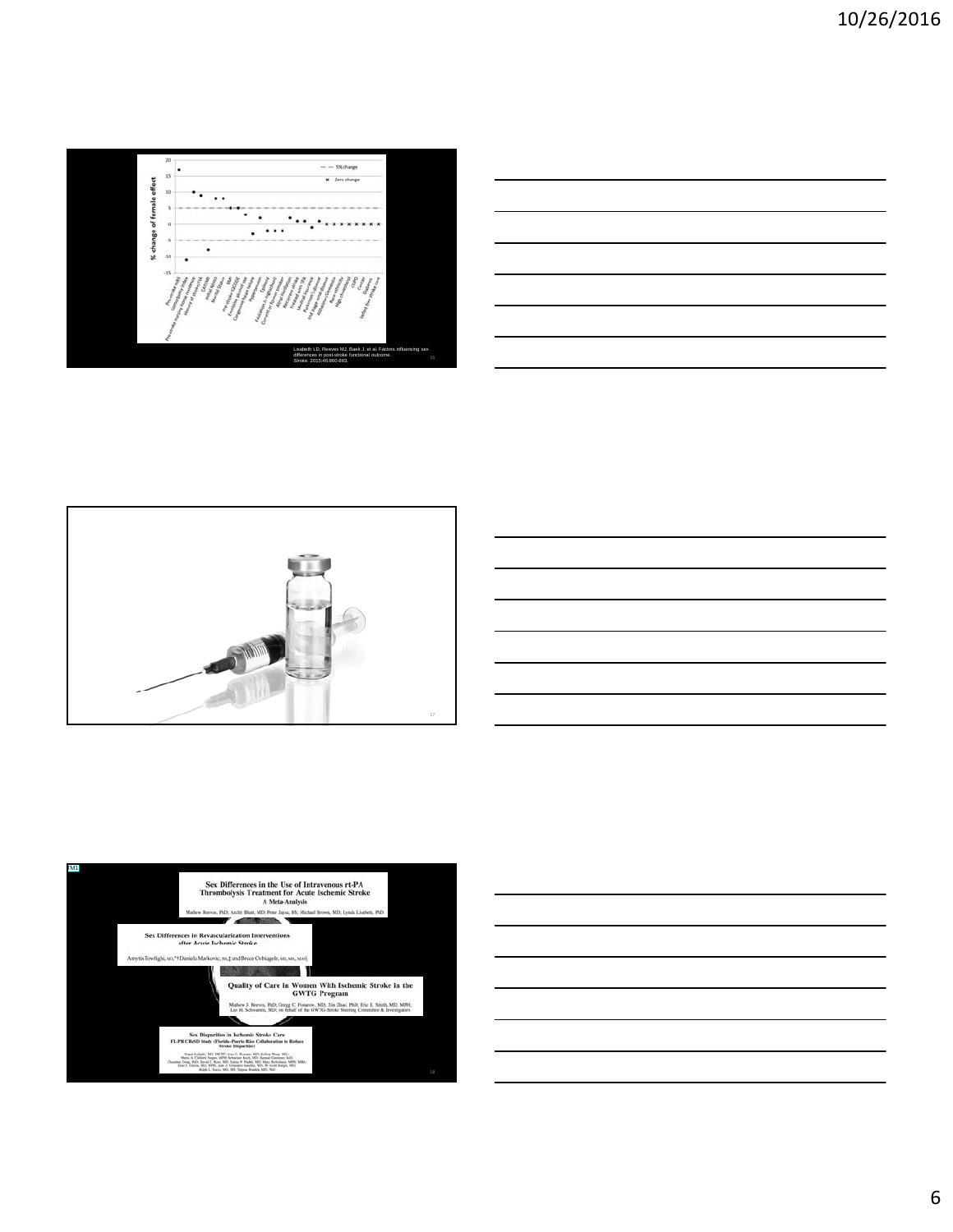#### **TM1** add other titles to slide

Tracy Madsen, 10/7/2016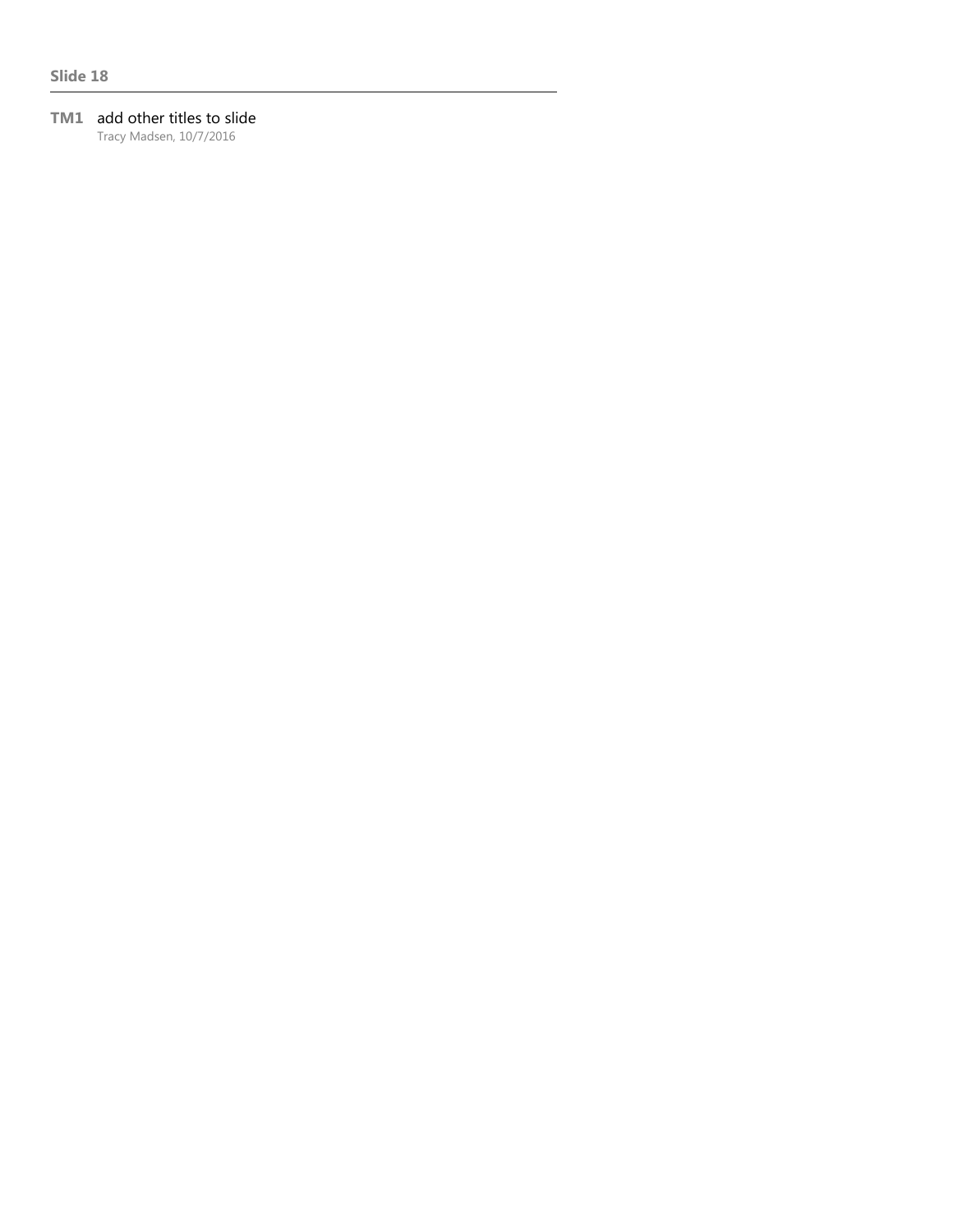









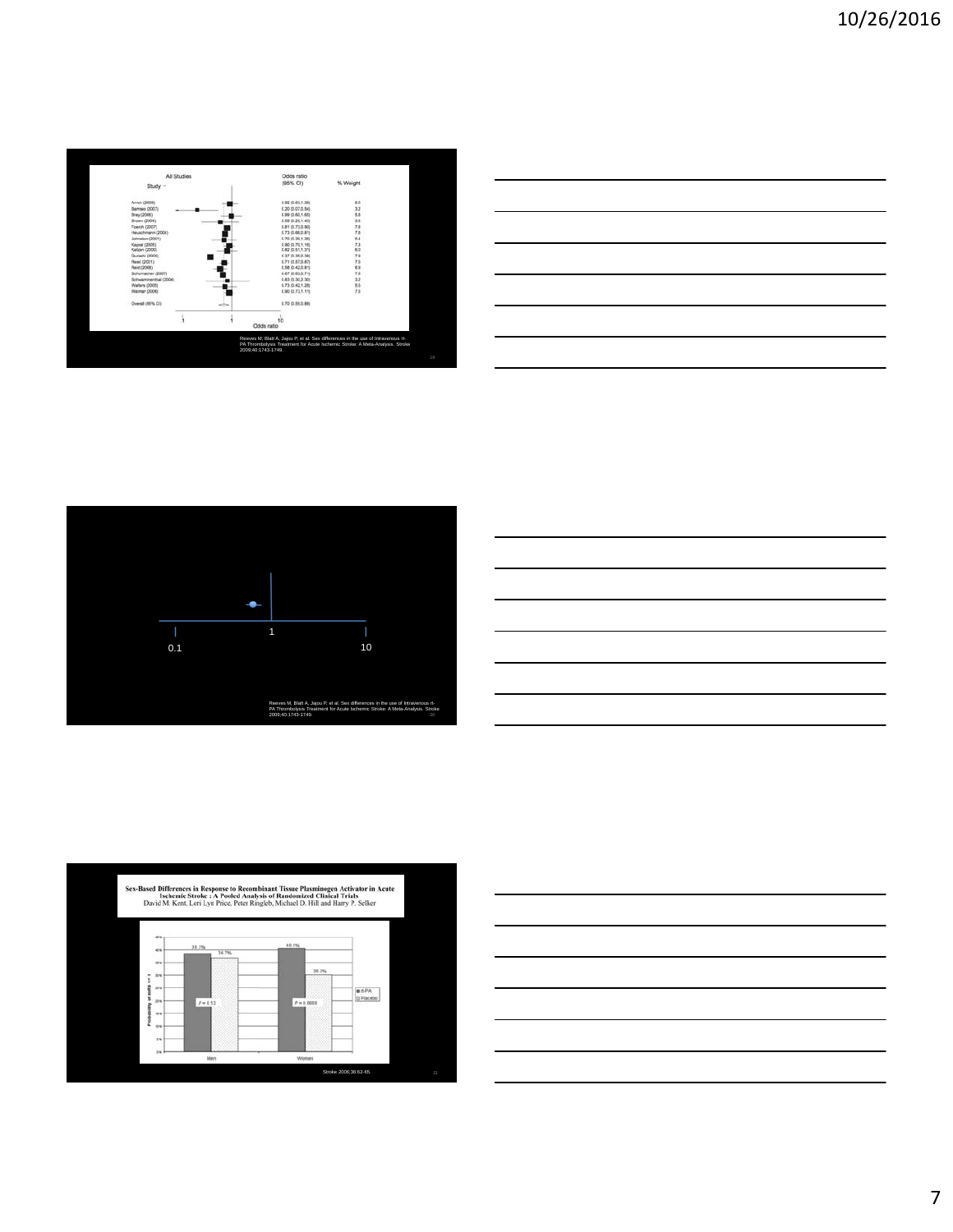| Men<br>Men<br>Women<br>Women<br><b>TIMI Grade</b><br>$n = 17$<br>$n = 22$<br>$n = 12$<br>$n = 13$ |
|---------------------------------------------------------------------------------------------------|
| 8 (36%)<br>8 (67%)<br>7 (54%)<br>TIMI3<br>10 (59%)                                                |
| TIMI2<br>1(8%)<br>4 (23%)<br>4 (18%)<br>3 (25%)                                                   |
| TIMI1<br>2(12)<br>1(5%)<br>1(8%)<br>o                                                             |
| 5 (38%)<br>TIMIO<br>1(6%)<br>9(41%)<br>0                                                          |
|                                                                                                   |

| the contract of the contract of the contract of the contract of the contract of the contract of the contract of         |                                                                                                                       |
|-------------------------------------------------------------------------------------------------------------------------|-----------------------------------------------------------------------------------------------------------------------|
|                                                                                                                         |                                                                                                                       |
| <u> 1989 - Johann Stoff, amerikansk politiker (d. 1989)</u>                                                             |                                                                                                                       |
| <u> 1989 - Johann Harry Harry Harry Harry Harry Harry Harry Harry Harry Harry Harry Harry Harry Harry Harry Harry</u>   |                                                                                                                       |
| <u> 1989 - Johann Harry Harry Harry Harry Harry Harry Harry Harry Harry Harry Harry Harry Harry Harry Harry Harry</u>   |                                                                                                                       |
| <u> 1989 - Johann Harry Harry Harry Harry Harry Harry Harry Harry Harry Harry Harry Harry Harry Harry Harry Harry H</u> |                                                                                                                       |
|                                                                                                                         | <u> 1989 - Johann Stoff, deutscher Stoff, der Stoff, der Stoff, der Stoff, der Stoff, der Stoff, der Stoff, der S</u> |
| and the control of the control of the control of the control of the control of the control of the control of the        |                                                                                                                       |

| Analysis of Tissue Plasminogen Activator Eligibility by Sex<br>in the Greater Cincinnati/Northern Kentucky Stroke Study<br>Tracy E. Madson, MD, ScM; Jane C. Khoury, PhD; Kathleen A. Alwell, BSN;<br>Charles J. Moomaw, PhD; Brett M. Kissela, MD, MS; Felipe De Los Rios La Rosa, MD;<br>Daniel Woo, MD, MS; Opeola Adeose, MD, MS; Matthew L. Flaberty, MD;<br>Pooja Khatri, MD; Simona Ferioli, MD; Dawn Kleindorfer, MD |                                       |         |  |  |
|------------------------------------------------------------------------------------------------------------------------------------------------------------------------------------------------------------------------------------------------------------------------------------------------------------------------------------------------------------------------------------------------------------------------------|---------------------------------------|---------|--|--|
|                                                                                                                                                                                                                                                                                                                                                                                                                              | SBP > 185 mm Hg or DBP > 110<br>mm Hg |         |  |  |
| Females                                                                                                                                                                                                                                                                                                                                                                                                                      | Males                                 | P-value |  |  |
|                                                                                                                                                                                                                                                                                                                                                                                                                              |                                       |         |  |  |
| 17.1% (176)                                                                                                                                                                                                                                                                                                                                                                                                                  | 12.4% (101)                           | 0.02    |  |  |

|           | <b>NIHSS&gt;25</b> |         |                         |    |
|-----------|--------------------|---------|-------------------------|----|
| Females   | Males              | P-value |                         |    |
| 2.8% (32) | 1.2% (10)          | 0.01    |                         |    |
|           |                    |         |                         |    |
|           |                    |         |                         |    |
|           |                    |         |                         |    |
|           |                    |         | Stroke 2015;46:717-721. | 24 |

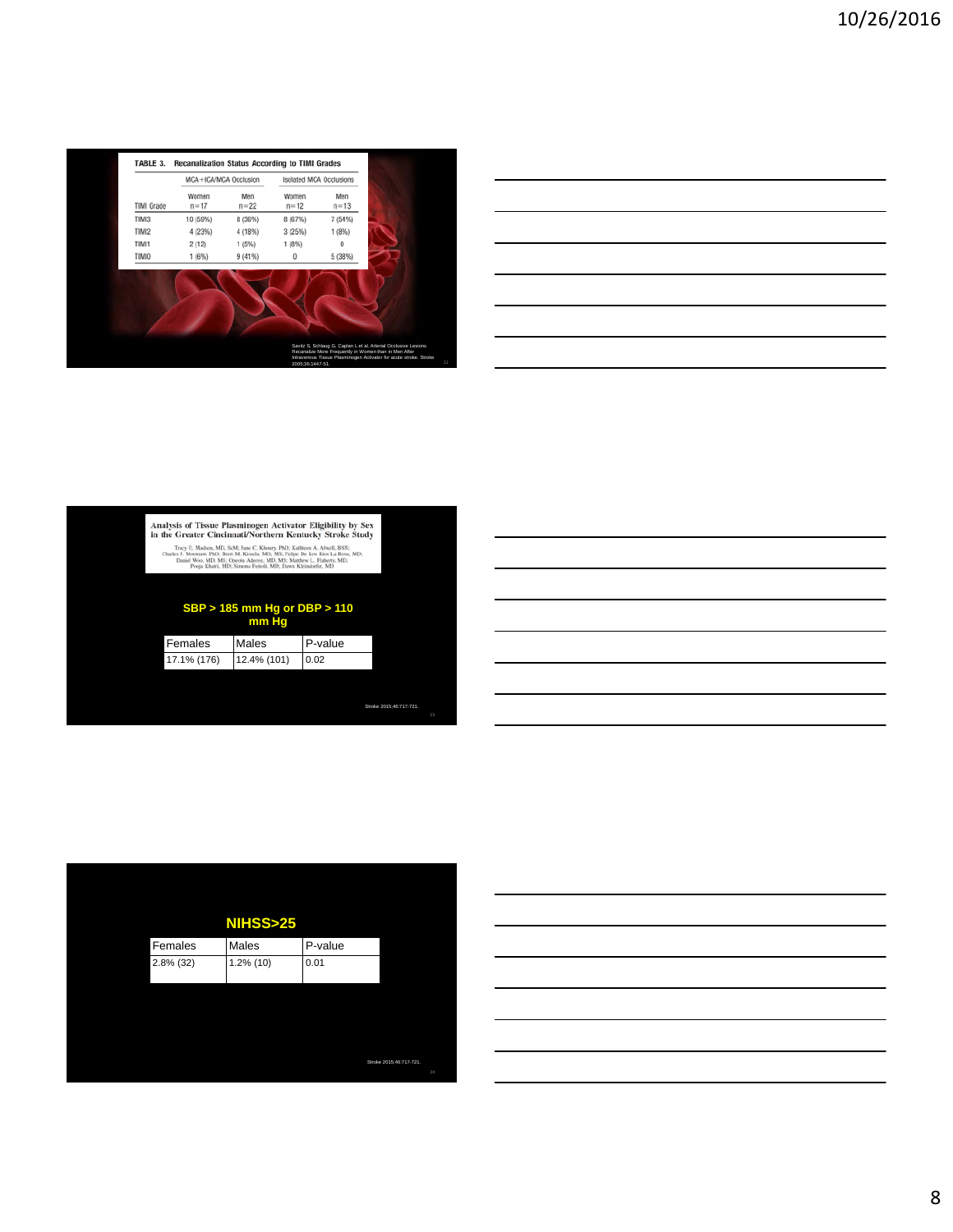|             | Age > 80    |          |                         |    |
|-------------|-------------|----------|-------------------------|----|
| Females     | Males       | P-value  |                         |    |
| 35.0% (358) | 17.4% (138) | < 0.0001 |                         |    |
|             |             |          |                         |    |
|             |             |          | Stroke 2015;46:717-721. | 25 |

| <u> 1989 - Johann Harry Harry Harry Harry Harry Harry Harry Harry Harry Harry Harry Harry Harry Harry Harry Harry</u>                                                |  |  |
|----------------------------------------------------------------------------------------------------------------------------------------------------------------------|--|--|
| <u> 1989 - Jan Samuel Barbara, margaret e a seu a componente de la componentación de la componentación de la comp</u>                                                |  |  |
| <u> 1989 - Jan Barbara de Santo Alemania de la contrada de la contrada de la contrada de la contrada de la contra</u>                                                |  |  |
|                                                                                                                                                                      |  |  |
| <u> 1989 - Johann Stoff, amerikansk politiker (d. 1989)</u>                                                                                                          |  |  |
| ,我们的人们也不会有什么?""我们的人们,我们也不会有什么?""我们的人们,我们的人们也不会有什么?""我们的人们,我们的人们的人们,我们的人们的人们,我们的人<br>第2012章 我们的人们的人们,我们的人们的人们的人们,我们的人们的人们的人们,我们的人们的人们的人们,我们的人们的人们的人们,我们的人们的人们的人们,我们的人 |  |  |
|                                                                                                                                                                      |  |  |

| 114 (5.9%)<br>0.70<br>Standard criteria<br>64 (5.7%)<br>50 (6.1%)<br><b>ECASS III criteria</b><br>0.43<br>9(0.5%)<br>5(0.6%)<br>4 (0.4%) |
|------------------------------------------------------------------------------------------------------------------------------------------|
|                                                                                                                                          |
|                                                                                                                                          |
| 0.55<br><b>Total eligible</b><br>123 (6.4%)<br>68 (6.1%)<br>55 (6.8%)<br>in $4.5h$                                                       |
| Absolute criteria<br>324<br>180 (16.0%)<br>144 (17.7%)<br>0.38<br>in $4.5h$<br>(16.7%)                                                   |

| <u> Album a componente de la componente de la componente de la componente de la componente de la componente de la</u> |                                                             |  |  |  |
|-----------------------------------------------------------------------------------------------------------------------|-------------------------------------------------------------|--|--|--|
|                                                                                                                       |                                                             |  |  |  |
|                                                                                                                       | <u> 1989 - Johann Stoff, amerikansk politiker (d. 1989)</u> |  |  |  |
|                                                                                                                       |                                                             |  |  |  |

|              | <b>Total Eligible</b> |         |                         |    |
|--------------|-----------------------|---------|-------------------------|----|
|              |                       |         |                         |    |
| Females      | Males                 | P-value |                         |    |
| $6.1\%$ (68) | $6.8\%$ (55)          | < 0.55  |                         |    |
|              |                       |         |                         |    |
|              |                       |         |                         |    |
|              |                       |         |                         |    |
|              |                       |         | Stroke 2015;46:717-721. |    |
|              |                       |         |                         | 27 |

| <u> 1989 - Johann John Stone, markin sanadi amerikan bahasa dalam pengaran sebagai pengaran sebagai pengaran seba</u> |                                                                                   |  | the control of the control |
|-----------------------------------------------------------------------------------------------------------------------|-----------------------------------------------------------------------------------|--|----------------------------|
|                                                                                                                       |                                                                                   |  |                            |
|                                                                                                                       |                                                                                   |  |                            |
|                                                                                                                       |                                                                                   |  |                            |
|                                                                                                                       |                                                                                   |  |                            |
|                                                                                                                       | ,我们也不会有一个人的事情。""我们的人,我们也不会有一个人的人,我们也不会有一个人的人,我们也不会有一个人的人,我们也不会有一个人的人,我们也不会有一个人的人, |  |                            |
|                                                                                                                       |                                                                                   |  |                            |
|                                                                                                                       |                                                                                   |  |                            |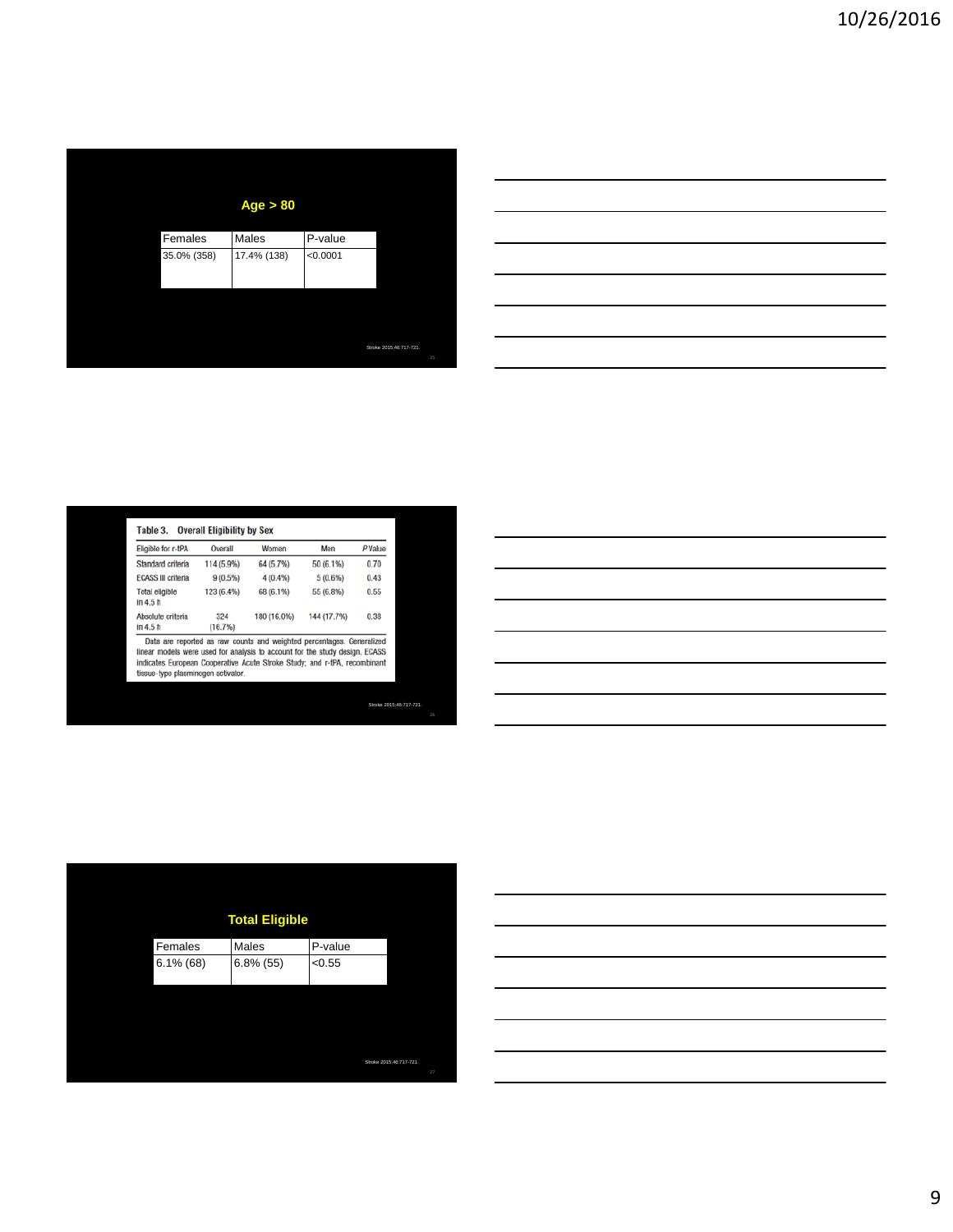

|                                                 | <b>Contract Contract</b> |
|-------------------------------------------------|--------------------------|
|                                                 |                          |
|                                                 |                          |
|                                                 |                          |
|                                                 |                          |
| the contract of the contract of the contract of |                          |

| Predictors of Stroke Knowledge by Gender                |  |
|---------------------------------------------------------|--|
| Table 3. Factors associated with a low score on Stroke. |  |

| Adjusted<br>odds ratio | 95% Confidence<br>interval |                          |                                                                                                          |
|------------------------|----------------------------|--------------------------|----------------------------------------------------------------------------------------------------------|
| 1.36                   | 1.28-1.45                  |                          |                                                                                                          |
|                        |                            |                          |                                                                                                          |
| 1.0                    | Ref                        |                          |                                                                                                          |
| 1.54                   | $1.41 - 1.68$              |                          |                                                                                                          |
| 2.04                   | 1.72-2.41                  |                          |                                                                                                          |
| 1.13                   | 91-1.41                    |                          |                                                                                                          |
|                        |                            |                          |                                                                                                          |
| 1.20                   | $1.1 - 1.31$               |                          |                                                                                                          |
| 1.0                    | Ref                        |                          |                                                                                                          |
| 1.04                   | 97-1.10                    |                          |                                                                                                          |
| 2.43                   | 2.25.2.62                  |                          |                                                                                                          |
|                        |                            |                          |                                                                                                          |
| 2.87                   | 2.59-3.18                  |                          |                                                                                                          |
| 2.19                   | 1,99-2.41                  | Madsen TE. Baird KA.     |                                                                                                          |
| 1.62                   | 1.45-1.81                  |                          |                                                                                                          |
| 1.31                   | 1.18-1.45                  |                          |                                                                                                          |
| 1.0                    | Ref                        |                          |                                                                                                          |
| 2.55                   | 2.29-2.84                  | Stroke Cerebrovasc       |                                                                                                          |
| 1.33                   | 1.22-1.45                  | Dis. 2015:24:1540-       |                                                                                                          |
|                        |                            | Symptoms Knowledge Scale | Silver B et al. Analysis<br>of Gender Differences<br>in Knowledge of Stroke<br>Warning Signs. J<br>1547. |

| Males were 1.36 times more likely to have |
|-------------------------------------------|
| a low score on <b>knowledge of stroke</b> |
| symptoms.                                 |

Madsen TE, Baird KA, Silver B et al. Analysis of Gender Differences in Knowledge of Stroke Warning Signs. J Stroke Cerebrovasc Dis. 2015;24;1540-1547.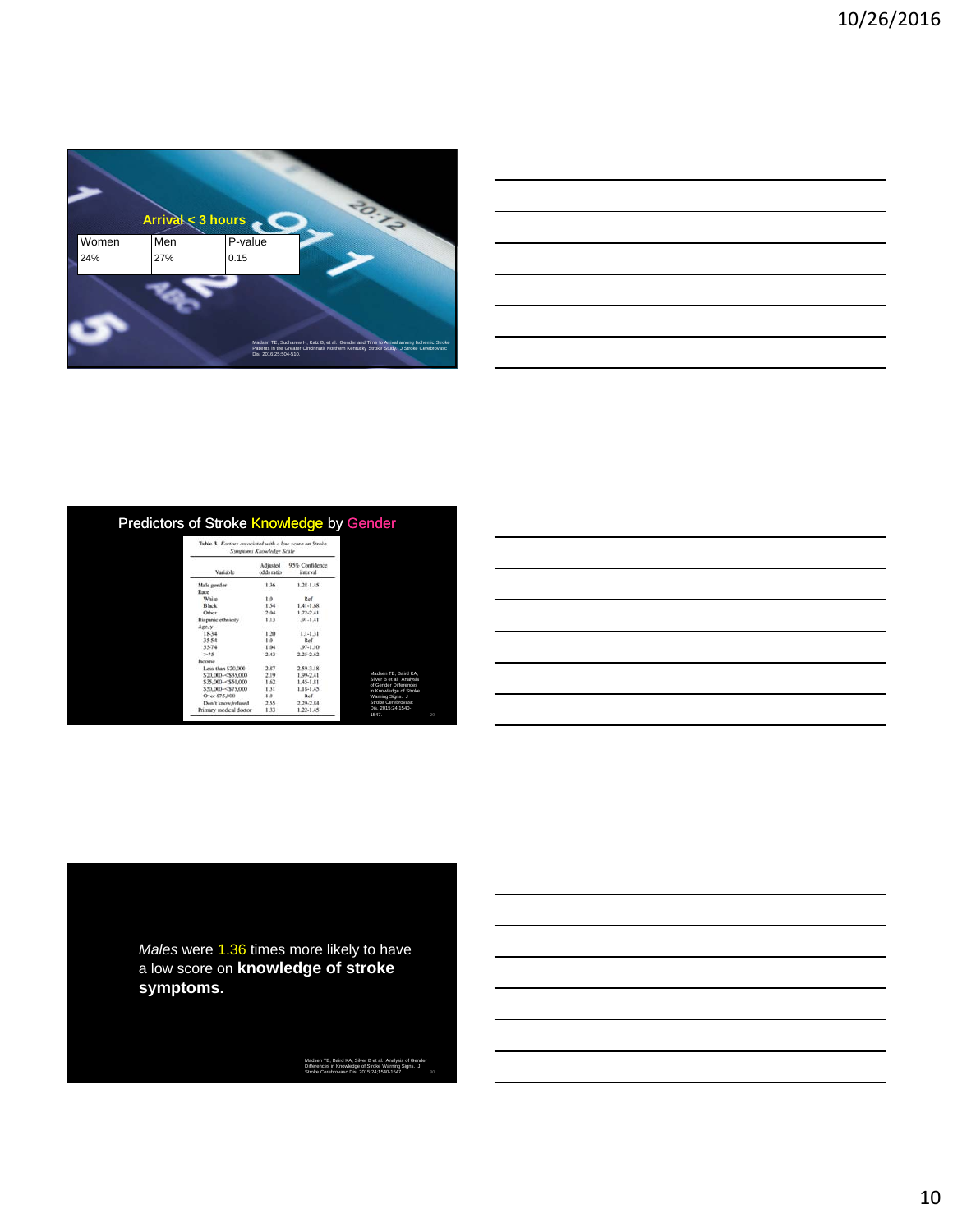



# *Future* Directions

Stroke **pathophysiology** Stroke **prevention** strategies Stroke **preparedness** strategies **Planning** sex and gender-specific research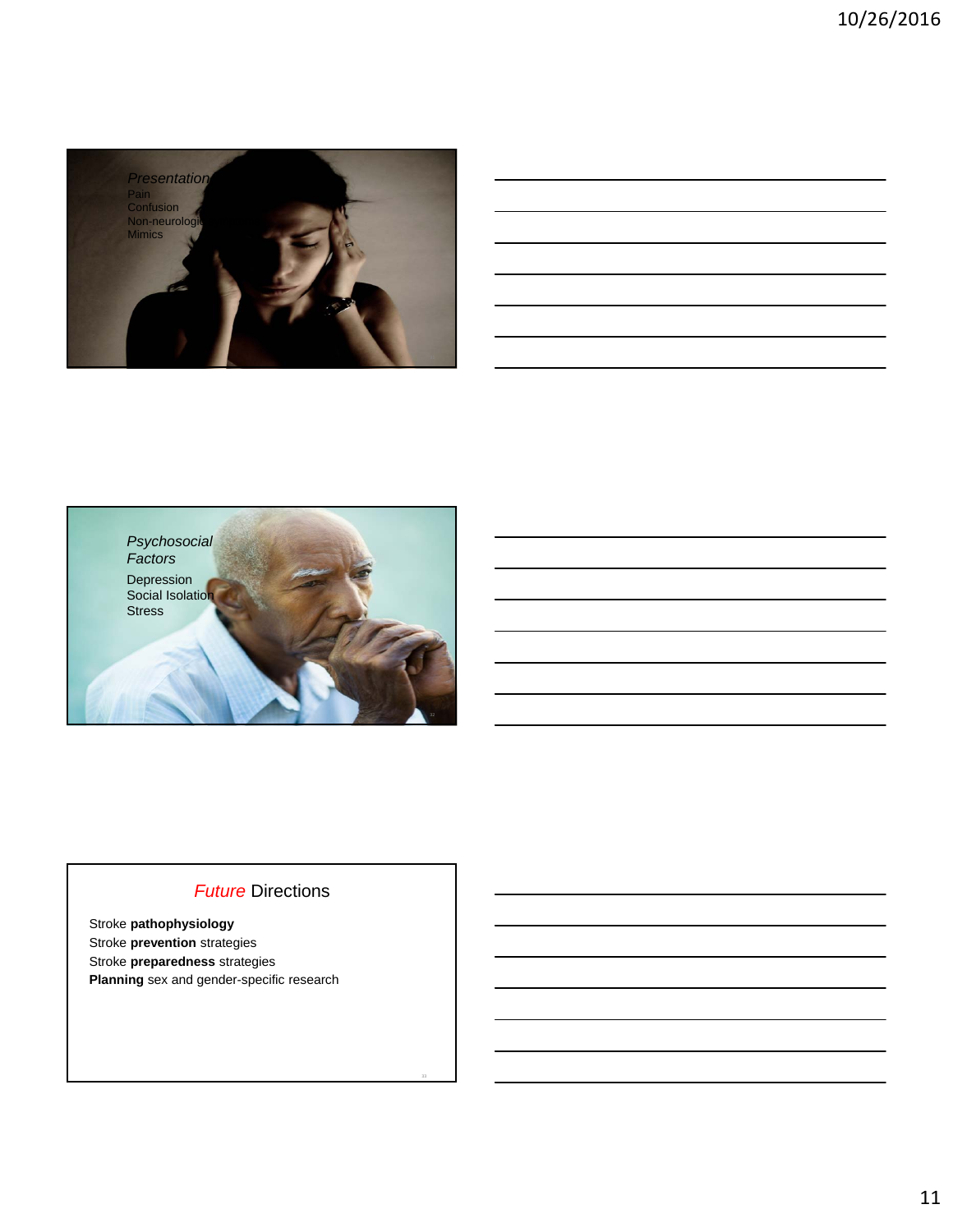A 36 year-old woman with a history of tobacco use, obesity, anxiety, and hypertension presents with severe headaches, right sided facial numbness, right arm numbness, and right arm weakness. Her NIHSS score is 4. As you consider stroke as a possible cause of this patient's symptoms.

## **Which of the following is** *not* **true?**

- You should ask this patient about a history of pregnancy complications including pre-eclampsia.
- Another pertinent historical factor that will change this patient's stroke risk is the use of oral contraceptives.
- If this patient has a history of migraines with aura, her risk of ischemic stroke is also elevated.
- There may be significant overlap between the symptoms of stroke and the symptoms of atypical migraine.
- You should not consider tPA in this patient as this is likely a stroke mimic, and giving tPA has a high likelihood of leading to symptomatic intracerebral hemorrhage.

35

36

### Based on known sex and gender differences in stroke, what steps could be taken to optimize outcomes for stroke patients?

- When caring for women who are at risk for stroke or have had a stroke, providers should take into account sex and gender specific risk factors.
- Providers working in the acute care setting should be aware of potential treatment disparities in the use of IV tPA.
- Stroke should be on the differential of patients with pain, altered mental status, and other "atypical" symptoms.
- Following stroke, psychosocial factors including depression and social isolation should be considered and addressed to improve outcomes.
- All of the above.